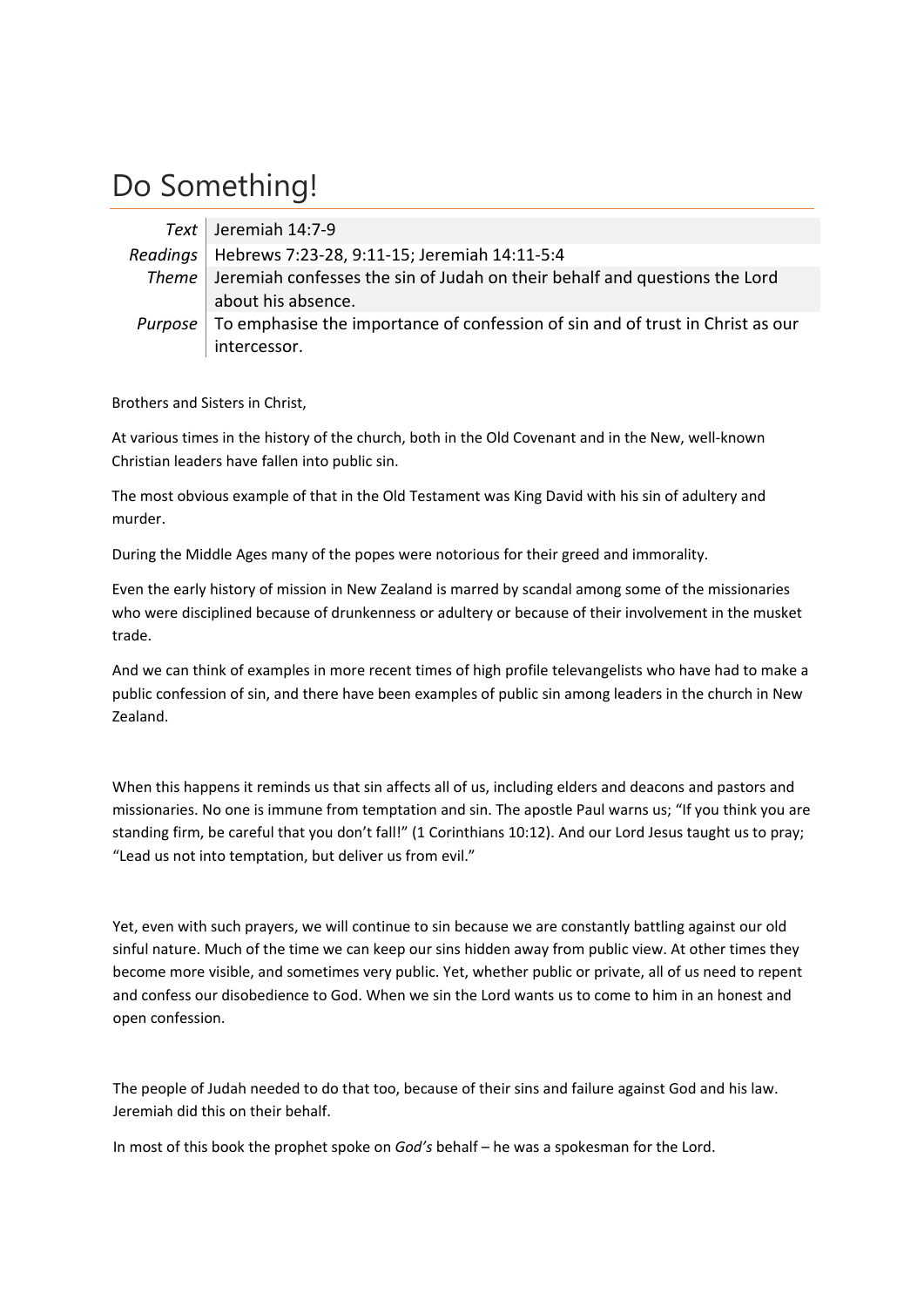Here however, he identified himself with his people and confessed *their* sin. It was a prayer on behalf of the few who were faithful in the land – the remnant – those who mourned over the state of the nation.

But he also wrote it down and made it known so that it might encourage others to repent and pray; so that it might be a model for others to take note of and follow.

Today we want to consider his prayer as a model for us.

## **1.**  As he **confessed their sin** he described the **nature** of their sin.

In this prayer he used three different words for sin.

The first occurrence of the word sins in verse 7 means to turn away from God. It can also mean to be perverse. Sin is to turn aside from the right path.

The second word used for sin in verse 7 is "backsliding". Sometimes we fall back from where we were; we slide down; we slip back; we lose the high ground.

The third word for sin in verse 7 is one that means to miss the mark. It was used of shooting at a target and failing to hit it.

All of these are descriptions of our sins *against the Lord*. At the end of verse 7 we read; "We have sinned against you".

David acknowledged this in his sin of adultery with Bathsheba;

"against you, you only have I sinned and done what is evil in your sight" (Psalm 51).

You have not understood the nature of sin or its seriousness until you see that you have sinned against *God*; you have disobeyed his law; you have offended *him*.

Jeremiah also acknowledged the **magnitude** of their sin. He came clean and said; "0ur backsliding *is great*" (verse 7).

When we sin we often try to excuse our behaviour. That has a long history, going all the way back to Adam and Eve. Adam excused himself by saying; "The woman you gave me..."; and Eve then passed the buck to the serpent.

We do the same.

We excuse ourselves by down-playing it – "it wasn't really that bad you know".

Or we pass the buck  $-$  "it was her fault"!

We shift the responsibility – "he made me do it; it was her idea!"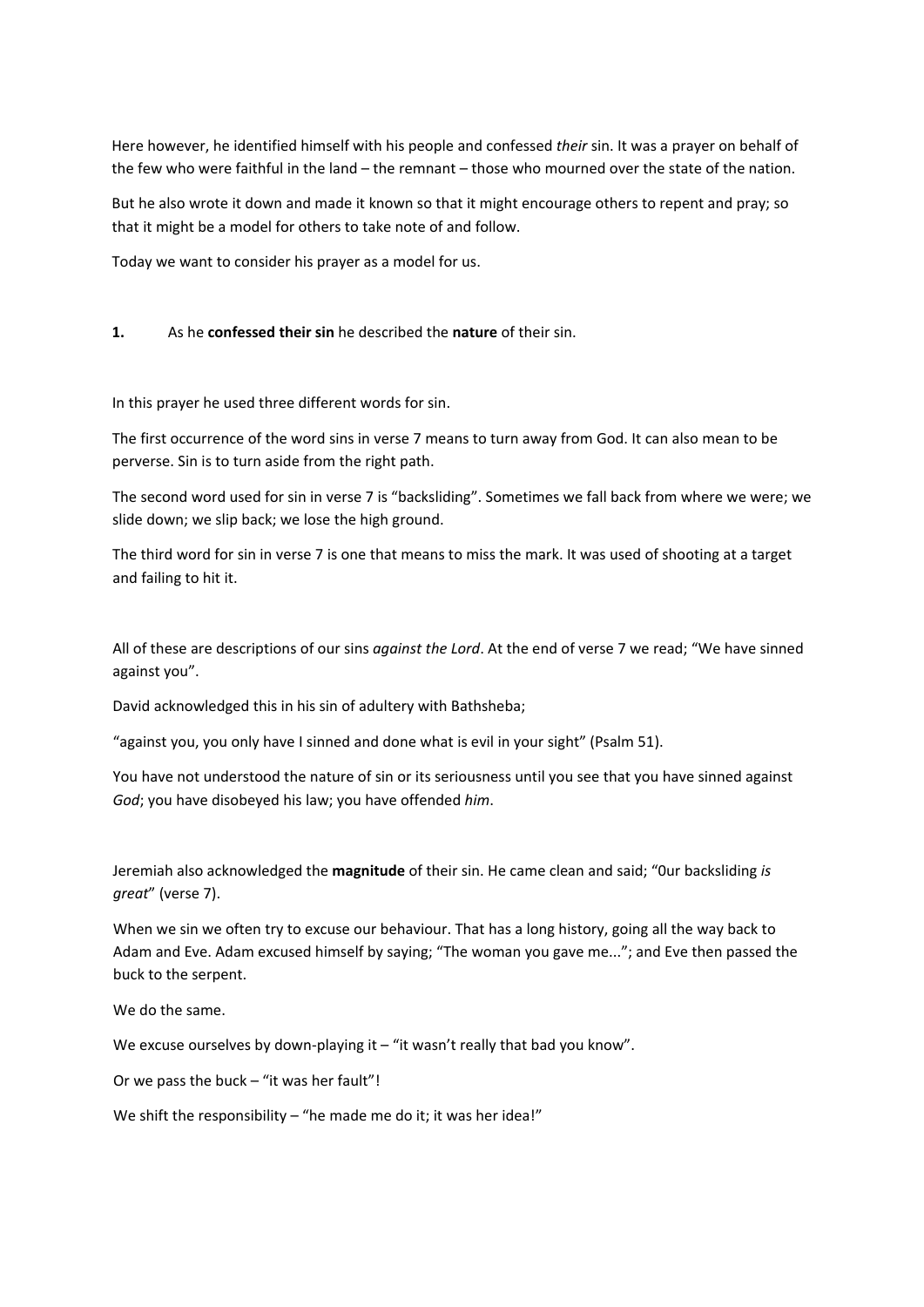Remember that our sin is an offence against God and it is a serious matter. When you sin be sure that you don't minimise it.

Jeremiah also acknowledged the **consequences** of their sin. "Our sins testify against us", he wrote in verse 7.

This is the language of the courtroom. It is as though our sins are a witness against us; they testify against us.

On the basis of this evidence the judge can condemn us and give us the punishment we deserve. As we stand before the law every mouth will be silenced and the whole world held accountable to God (Romans 3:19).

This is our situation – we are sinners under the judgement of God.

In the light of all this we are in desperate need of his **forgiveness**.

It is imperative that God acts on our behalf. This is why Jeremiah pleaded for his people; "O Lord, do something for the sake of your name" (verse 7). He wanted the Lord to forgive them, to look on them with mercy, to wash away their sins and cleanse them of all iniquity.

He asked that God would do this "for the sake of your name".

He could not ask God to do this for their sake. He could not plead any goodness or merit in them because there was none.

This is true of us too. We can't appeal to God because of anything in us.

All we can do is appeal to the Lord and his name. God's name stands for his character – for who he is. He is gracious and compassionate; slow to anger and abounding in mercy. He is a God of love and goodness, of kindness and grace.

That has been seen most clearly in the Lord Jesus. We appeal to him and his work.

"Nothing in my hands I bring, simply to thy cross I cling."

"No merit of my own I claim, but wholly trust in Jesus name."

That's what you need to do. That is your only hope. Jesus' blood and righteousness. The body and blood of Christ for you.

Jeremiah confessed his sin and that of his people. We need to do the same.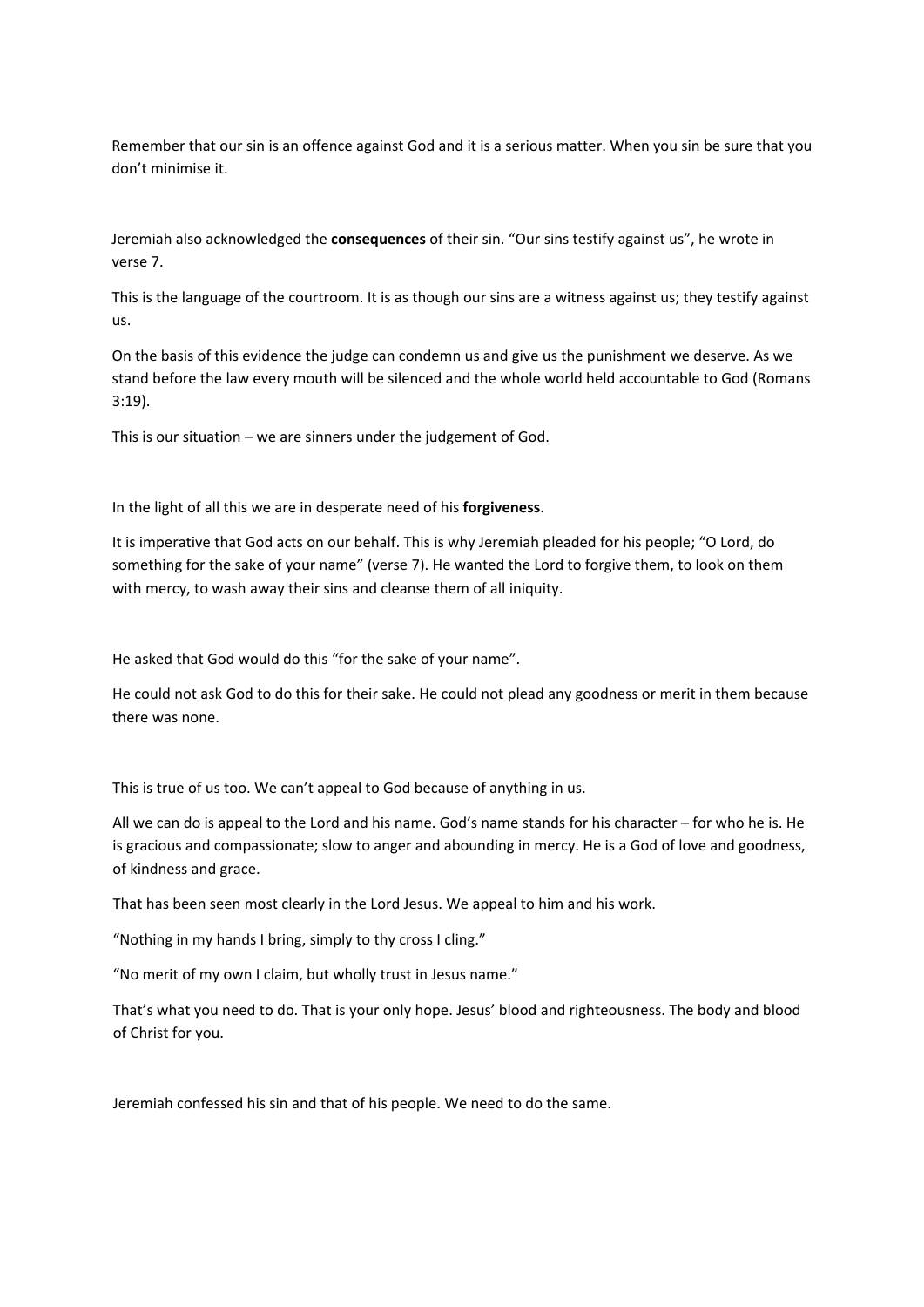**2.** Then he went on in his prayer to question **THE ABSENCE OF GOD'S PRESENCE AND POWER**.

He felt that God was **not present** with them anymore. He expressed that in a striking picture:

"Why are you like a stranger in the land, like a traveller who stays only a night" (verse 8).

That's how it seemed to him. There was no connection with the Lord; it was as though he was just passing through; he was like a stranger to them, not like the covenant God he had promised to be. God seemed at a distance – far away.

Sometimes we feel like this – it seems as though God is far away, at a distance. We have no sense of his presence close by us.

The Sons of Korah expressed this in Psalm 42:

"Why are you downcast O my soul, why so disturbed within me?" (verse 5)

The Hymn writer, William Cowper, also knew this experience;

"Where is the blessedness I knew, when first I sought the Lord? Where is the soul refreshing view of Jesus and his word?"

"What peaceful hours I once enjoyed! How sweet their memory still! But they have left and aching void the world can never fill."

(Psalter Hymnal 453)

There could be a number of reasons for this – they could be physical, spiritual or emotional, or a combination of all three.

Sometimes this sense of God's absence is the result of unconfessed sin in our lives.

That was the experience of David in Psalm 32.

Then when we confess our transgressions to the Lord then he forgives the guilt of our sin.

But at other times it is not the result of any specific sin. We don't know what is wrong and we have to hang in there; we have to hold on to God.

In such situations the writers of the Canons of Dort urge us to "continue diligently in the use of means"; in other words, keep reading the Bible and praying and attending worship and meeting with Christians.

If you are in this position, or if it happens to you in the future, don't give up. Keep praying and keep asking God for "a time of more abundant grace." (Canons of Dort I, 16) That will come; keep on going; don't lose hope. You will regain the sense of God's presence.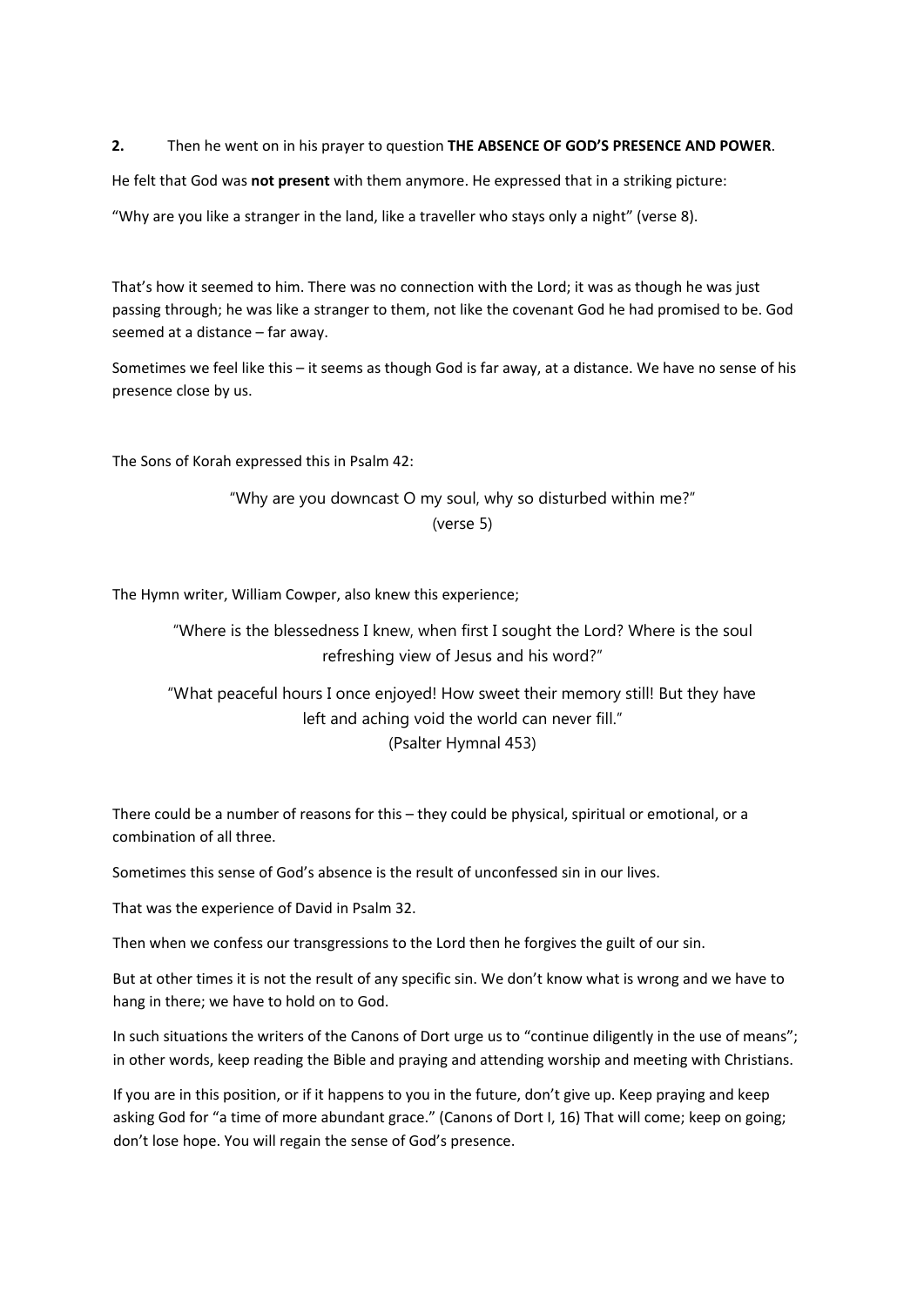## Jeremiah also felt the absence of **God's power**

Again he expressed that in a striking picture: "Why are you like a man taken by surprise, like a warrior powerless to save?" (verse 9).

A man taken by surprise is caught off guard and is unable to help himself. He cannot defend himself and he can't help anyone else. This is how it seemed with the Lord. He was not helping Israel against their enemies.

He seemed helpless and inactive.

Sometimes we wonder about that too. Why don't we see more of God's power against the enemies of the church? Why don't we see the kingdom of Christ growing more rapidly?

Why is the media so negative and hostile to Christians? Why are we seeing so much legislation that goes against the family and against our Christian principles? Why does God seem inactive?

Part of the answer to that question, for both Judah and for us today, is sin. Judah was a sinful people. So are we in NZ. God is inactive because this is his judgement. The proverbs tell us; "Righteousness exalts a nation but sin is a disgrace to any people." (Proverbs 14:34). That is what we are seeing at this present time. We are in disgrace. Sin will lead to judgement.

Yet even in this situation Jeremiah was able to **hold on to God in faith**. He closed his prayer with three brief but remarkable statements of faith in God:

## *"You are among us O Lord."*

In that OT period God's presence among his people was symbolised by the temple. But that external symbol pictured an inner reality. God was with his people. He lived among them. They were his people and he was their God.

This is even more so in these New Testament days. Jesus has promised to be with us, even to the end of the age. He has promised to live in us and among us through his Spirit.

Sometimes, as we have seen, we don't *feel* as though he is with us. But Jesus assures us that he is. This is the promise of the Bible. Don't live on your feelings; live by what you know to be true. Don't live by what you can see or feel; live by faith in the Son of God. "You are among us O Lord." That is a statement of faith. May you know that too.

*"And we bear your name."*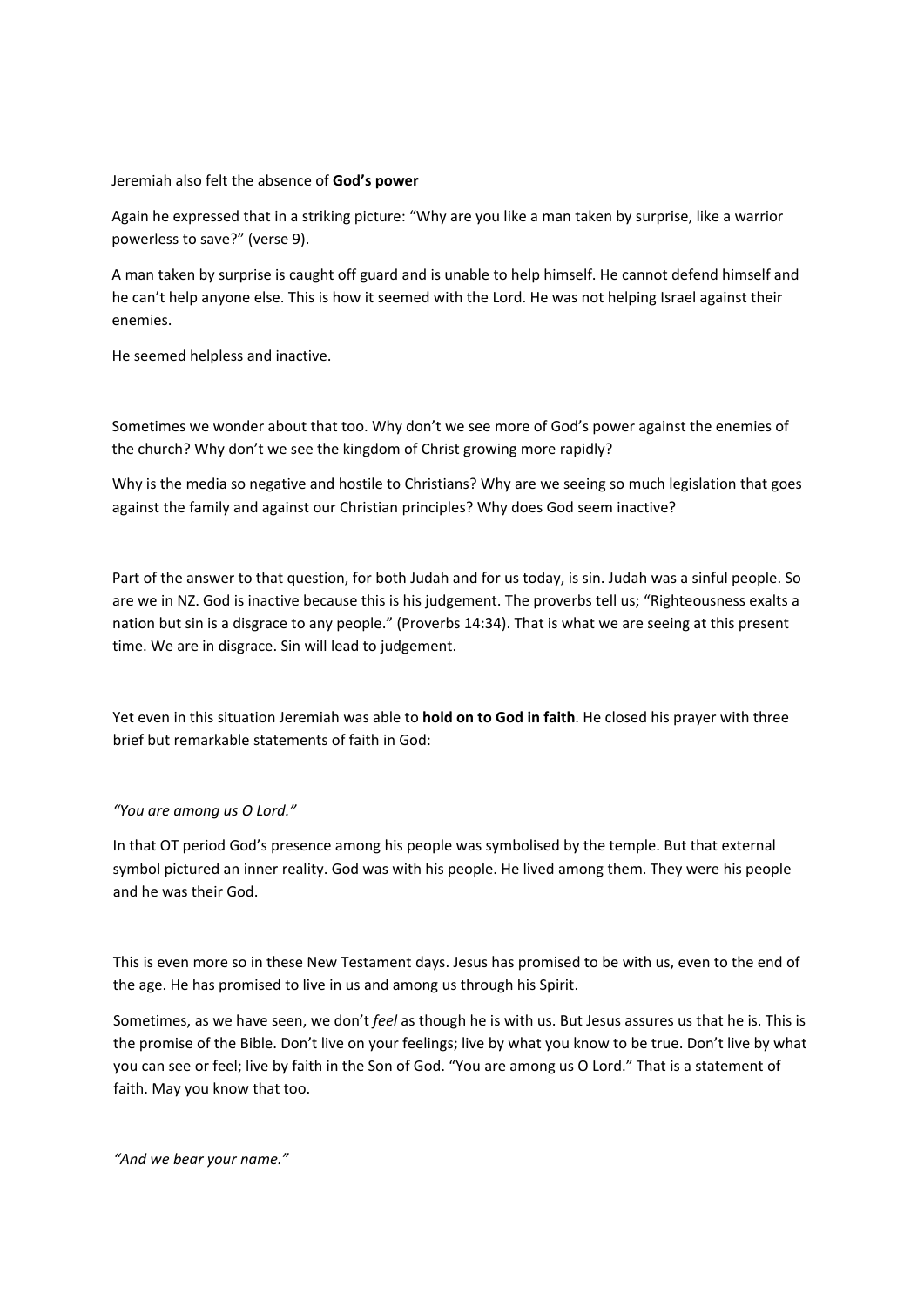Earlier in this prayer the prophet had pleaded with the Lord to "do something for the sake of your name."

If something carries your name it belongs to you. Children at school have to name all their clothing and their books in case these things get lost or misplaced. Then when it is found you know to whom it belongs.

Believers bear God's name. Christians carry the name of Christ. We belong to the triune God. We are his. This is a great comfort and help to us. God is among us and we bear his name. We are his people – a people belonging to God.

These two statements are the basis for the last phrase of his prayer: *"do not forsake us".* Don't leave us alone. Stay with us.

Earlier in verse 8 he had addressed the Lord as the Hope of Israel and as her Saviour in times of distress. The Lord had helped his people in the past; Jeremiah asked the Lord to keep doing that. This is what he had promised – that he would never leave them nor forsake them (Deuteronomy 31:6). That promise is repeated in the NT in Hebrews 13:5; "Never will I leave you, never will I forsake you".

You need to believe that and hold on to it. If you trust in God he will always hold on to you. You may know the weight of your sin. You may feel as through God is not present and you may not see any evidence of his power. But you can be sure of this: If you confess your sins he will forgive you and he will always be near you and never let you go. So always keep on praying and never give up.

Before we leave this great prayer we need to consider one more matter that seems to contradict this truth.

In chapter 14 verses 11‐12 God told Jeremiah *not to pray* for the well‐being of this people. He told him that even if they fasted and offered their sacrifices he would not listen.

He repeated that in chapter 15:1. He mentioned two of the great intercessors of the Old Testament – Moses and Samuel – two great praying men who often pleaded with God for the people of Israel; and, at those times, the Lord listened.

But in this case he told Jeremiah that he would not listen. The situation had gone beyond that. A judgement was coming. The Babylonian army would arrive. Jerusalem would fall. The temple would be destroyed. The people would be carried away into exile.

All that was going to happen because, even though Jeremiah was praying, the people were not. They were not repentant. They were not confessing their sins. They were not turning from their evil ways. And so they would be judged.